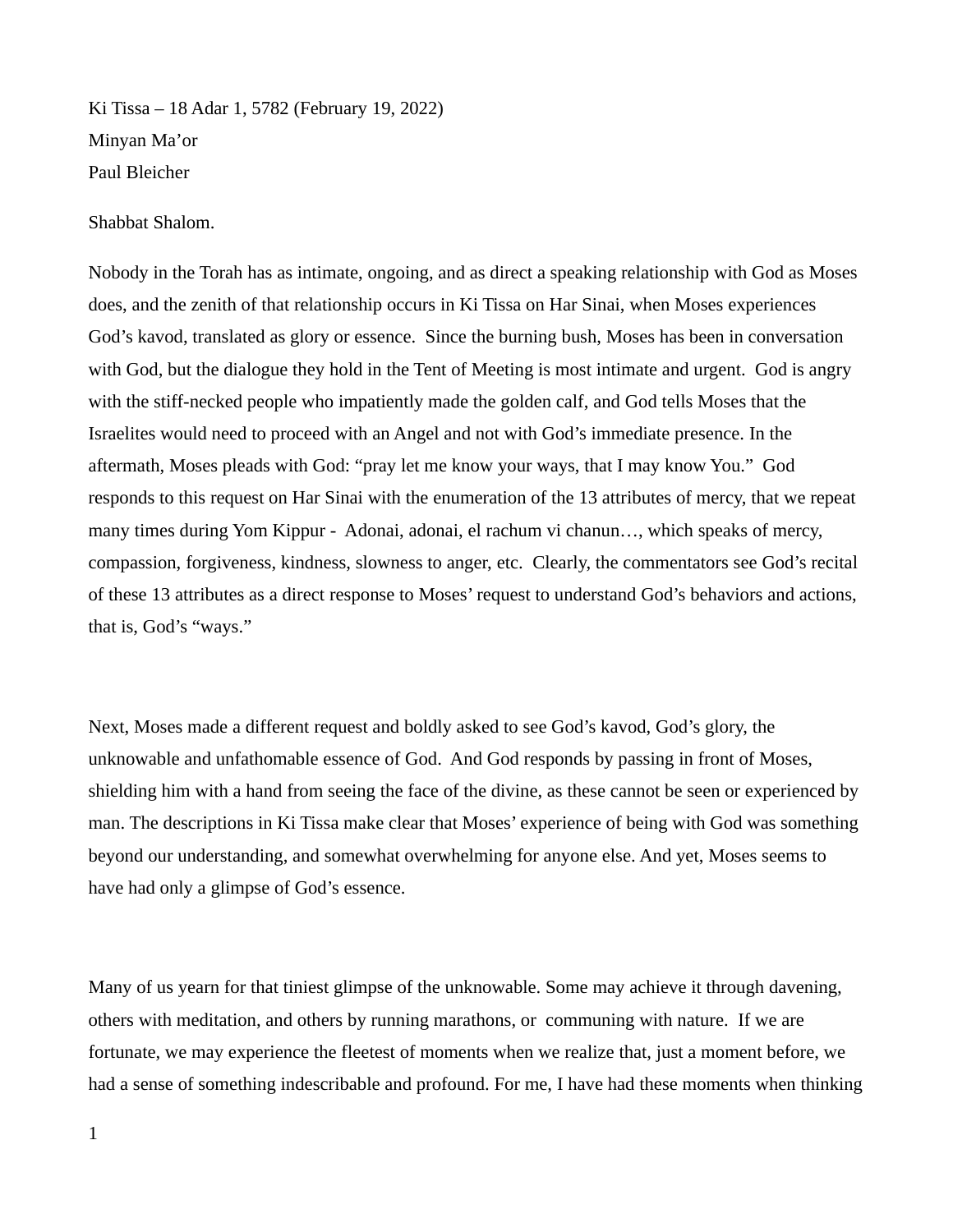about things like – what came before the world was created? What is beyond the outer edge of the universe? And what is infinite and infinity? These are all questions about the unknowable in terms relevant to our physical world, and represent, for me, the unknowable in spirituality.

For hundreds, if not thousands of years, an understanding of God and God's unknowable essence has been intimately entwined in philosophy with the concept of infinity; in many cases, not just an abstract concept of infinity, but the equally challenging and ethereal mathematical concept of infinity. In Judaism, we recognize the infinite as a metaphor for God every Shabbat in Adon Olam, where we describe God as "beli tachlit" - without end, another perfect, concise description of infinity. This, then is the theme of the rest of this drash – the contrast between the enumerable and knowable aspects of God, and the unknowable, infinite aspects. From the counting of the census and the 13 attributes of mercy to God's kavod. From the ten s'ferot of Kabbalah to the infinite or ein sof. By way of a little elementary school math.

Mathematical infinity is something that is endless and without bounds, and the concept has been with us since at least the  $7<sup>th</sup>$  century BCE. The religious and philosophical wars over infinity and related mathematical concepts have spanned the common era and philosophical arguments. Aristotle's arguments opposed to the idea of infinity and later religious decrees literally halted progress in mathematics for millennia. Societal acceptance of infinity and related ideas was historically the key to science, freedom of thought and a tolerant society, according to the historian, Amir Alexander. The reemergence of infinity in the Renaissance was intertwined with art as well, with Brunelleschi's development of the vanishing point in perspective drawing.

In his brilliant and sometimes infuriating book on infinity, David Foster Wallace said that "there is nothing more abstract than infinity...It's sort of the ultimate in drawing away from actual experience. Take the single most ubiquitous and oppressive feature of the concrete world – namely that everything ends, is limited, passes away – and then conceive, abstractly, of something without this feature. Analogies to certain ideas of God are obvious."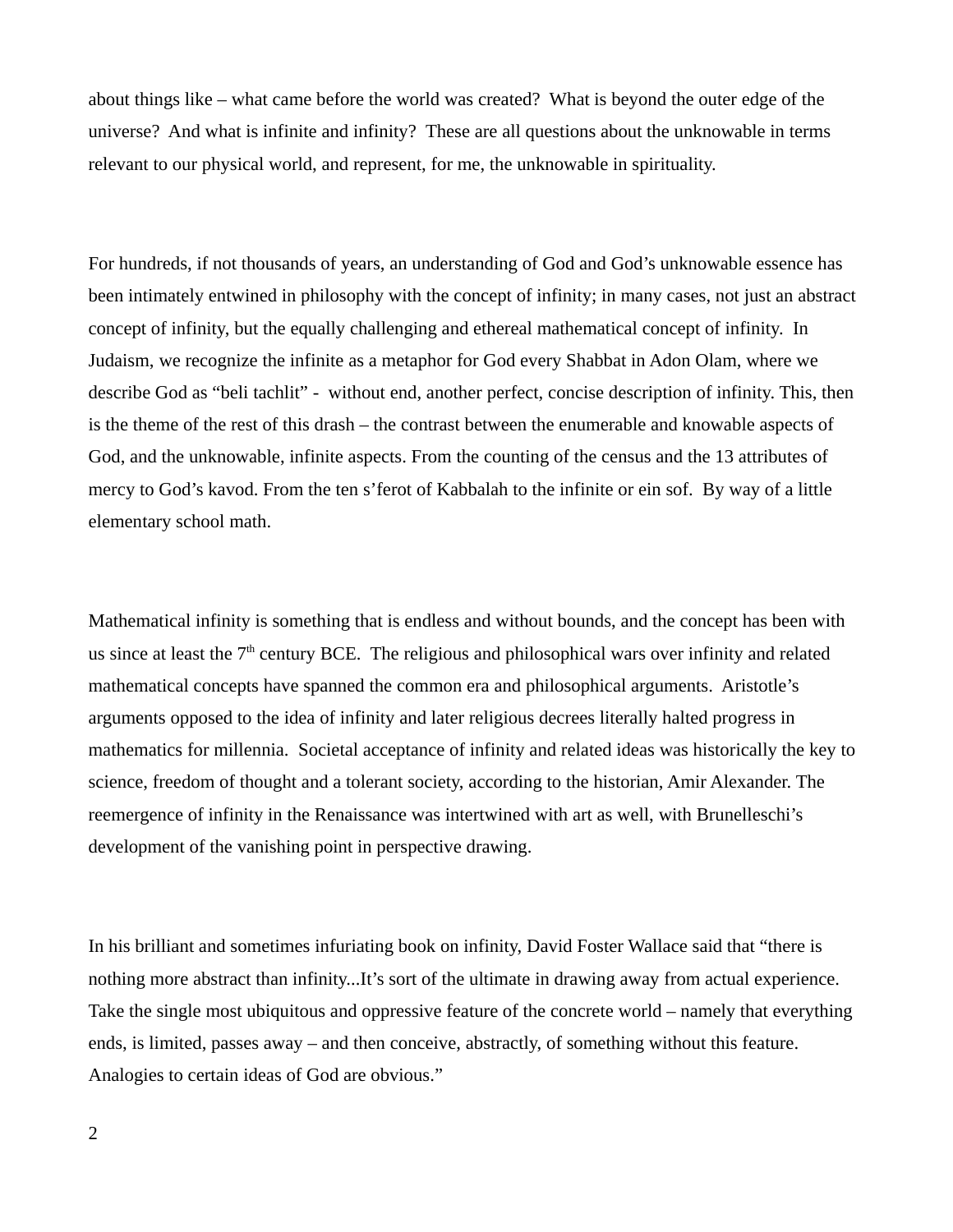In Judaism, infinity became entwined with God through the Kabbalah and the Zohar. The Kabbalist described the awesome, unknowable, and uncountable aspect or essence of God as ein sof, literally "without end," which is a fairly concise description of what we call infinity. Contemplating and meditating on the infinite was for Kabbalists a way to get a glimpse of the ein sof and God. And, of course, in modern Hebrew ein sof has become the word for mathematical infinity. So, any discussion of infinity typically starts where Ki Tissa starts – with counting.

Counting is an essential part of any civilization, and it is a way for us to understand ordinary aspects of our lives. Counting is something we all take for granted – one, two, three… it is a basic human skill. Yet, counting is actually a very abstract concept. When we count, we are creating a relationship between a word (one, two, three...) and some tangible thing. Children learn to count with their fingers and our entire decimal number system was adopted because we have ten fingers. We can count anything we can distinguish - people, days, half shekels, anything. We point to a thing and say one, and to the next thing, and say two, three, etc. Mathematics describes this relationship as a one-to-one map.

We can also transfer a count by building a one to one map between one object and another. This is what the census in Ki Tissa does, by using half shekels to count the Israelite men at Mt. Sinai. The first half shekel into the treasury is mapped to the first person counted, and on and on. By summing up all the half shekels collected, we would know the count of Israelites, using the one to one correspondence between numbers, shekels, and people. King Saul's census is counted with shards of pottery and later, goats – again all one to one mappings or correspondences. Why not just count people? There are many reasons given for this, and is the topic of an entire drash. A collection of things that are counted – whether people, shekels, or numbers was called a set in elementary school, and it has a "count" of the items in it. When we compare two sets or groups of different things, if they have the same count, they are equal in size to each other.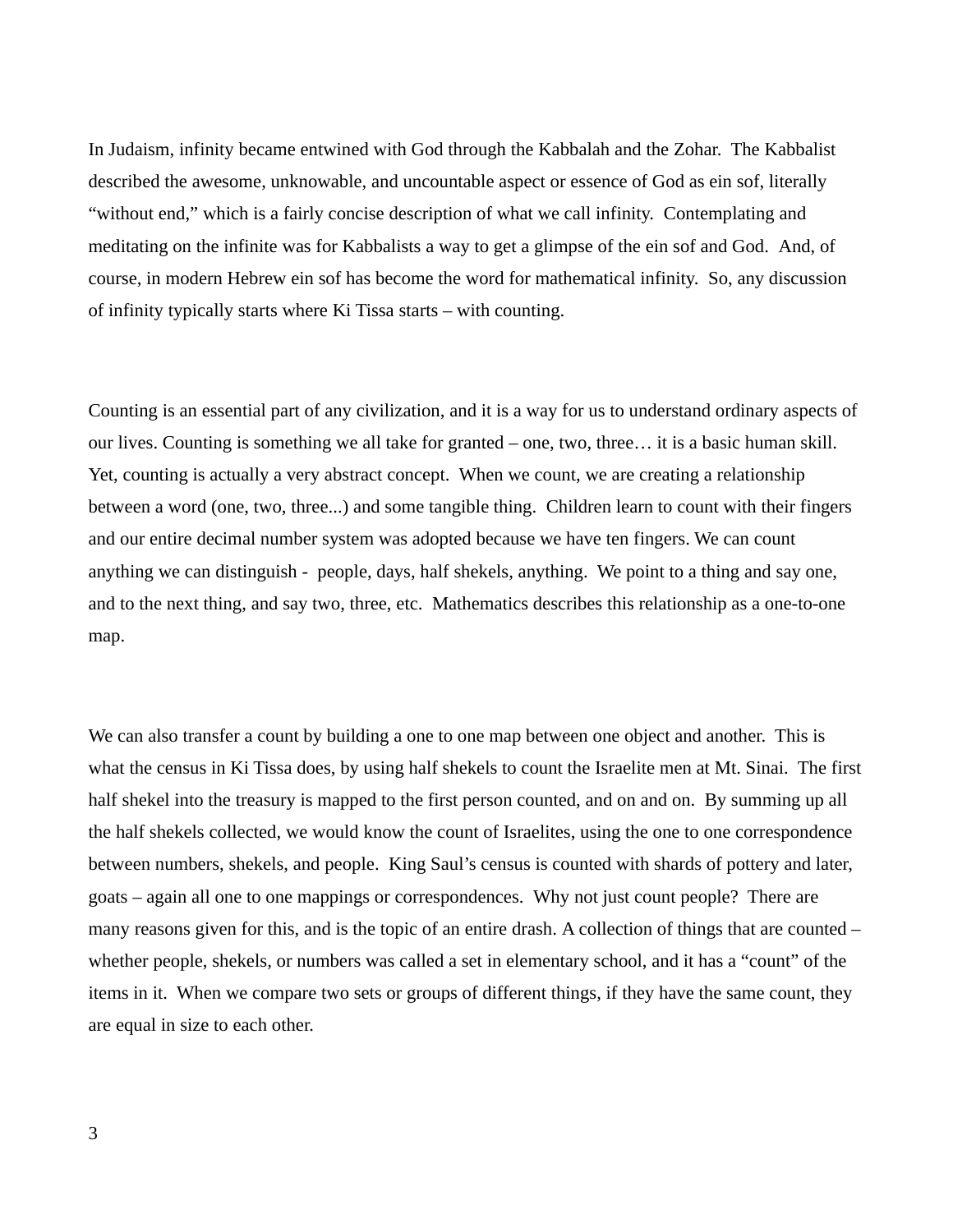The "count" of the counting numbers is infinity, because they go on forever, one number larger than another, forever. Infinity is their size, and any set of things that can be put into a one to one map with the counting numbers is considered the same size infinity, which we call a "countable infinity."

In the  $16<sup>th</sup>$  century, Galileo, made an amazing discovery about countable infinities that surprised him and disturbed many others. Galileo realized that the square of every number was a countable infinity, because it was in a one to one map with the counting numbers. Thus, 1 mapped to 1 squared (which is one), 2 mapped to 2 squared, or 3 to 9, and so on, counting as you go, indefinitely. So the squares of the counting numbers were a countable infinity. But, the set of squares was selected from the same counting numbers, by removing all the non-square numbers like 2, 3, 6, 7, 8, 10, etc. Even though it seemed that the squares were only a part or subset of the counting numbers, they were one to one mapped to the counting numbers, and were therefore a countable infinity of the same size. In fact, you could do the same thing with the even numbers, or the odds, and with the cubes, etc. This result was a paradox, and eventually, working with infinity and related topics led Galileo to the calculations of the Earth revolving around the Sun that got him imprisoned and excommunicated from the Church.

Not much more was done with infinity until the late  $19<sup>th</sup>$  century when the brilliant mathematician, Georg Cantor, forever changed the world of mathematics. Born of Jewish but converted parents and married to someone of Jewish heritage, Cantor lived as a very religious Lutheran, but some believe that he actually identified as Jewish in private. Cantor's concepts of infinity shocked mathematicians of his time and created substantial resistance to his views, which may have contributed to his recurring admissions to what were then called "insane asylums." As he studied infinity, Cantor became convinced that mathematical infinity was as a bridge between finite humans and an infinite God that was represented by a higher order, unknowable infinity. He believed that it was his mission on Earth to convey this idea and bridge the divide between God and man.

Cantor first thought about the countable infinity that makes up the counting numbers. He wondered whether the fractions, which were made up by dividing one counting number by another were much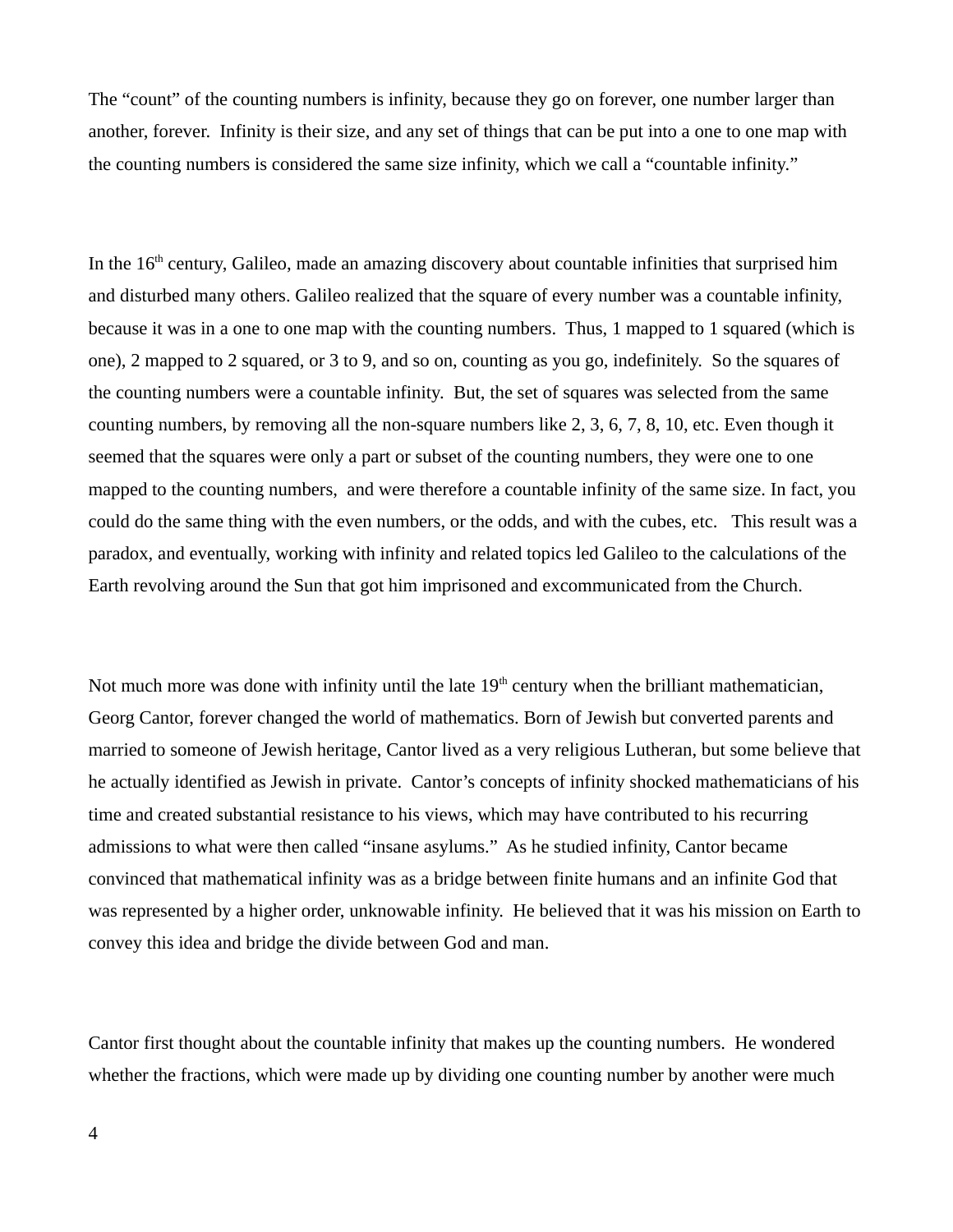larger than that, because between any two counting numbers – say 1 and 2, there were an infinite number of fractions. Using a clever proof, he showed that all the fractions could be put in a one to one map with the counting numbers. Fractions were the same size infinity as the counting numbers and the squares of Galileo. And all the irrational roots, too, like the square root of two. All were countable infinities. Does that bend the mind a bit? Or maybe it is just a boring result, and consistent with your belief that, after all, "infinity is infinity."

But that is where Cantor's genius led him to his first startling observation that there was an uncountable infinity that was infinitely larger than all the countable infinities. This uncountable infinity was that of the transcendental numbers, like pi and e. You may remember transcendental numbers from high school; they were the ones whose decimal parts continued on forever, meandering without ever repeating and without ever coming to an end. Cantor proved that the transcendental numbers are uncountable – there is no way to put them into a one to one map with counting numbers like you can with even numbers and fractions. In fact, there are infinitely more transcendental numbers than there are counting numbers. If you randomly pick a number on the number line between 1 and 2, the probability that your number would be a whole number, fraction or root would literally be zero. There is a 100% probability that it would be a transcendental number. Cantor followed this up by showing something even more spectacular - he went on to show that there is an unending hierarchy of infinities, with each unfathomably larger than the last.

For me, reading about and contemplating this expanding, Russian Doll idea of infinity gives me goose bumps and a shiver on occasion, and perhaps a momentary glimpse into something beyond words and beyond human understanding. Perhaps a glimpse of the ein sof. Which brings us right back to Jewish thought, our parsha, and the contrast between the countable and the infinite.

In Kabbalah, God's unknowable essence, the infinite or ein sof interacts with the s'firot, the ten knowable aspects of God's being or activities in creating the physical and higher realms. Although we speak of the s'firot as "spheres", radiances, or eminences, the term was originally taken from a text on